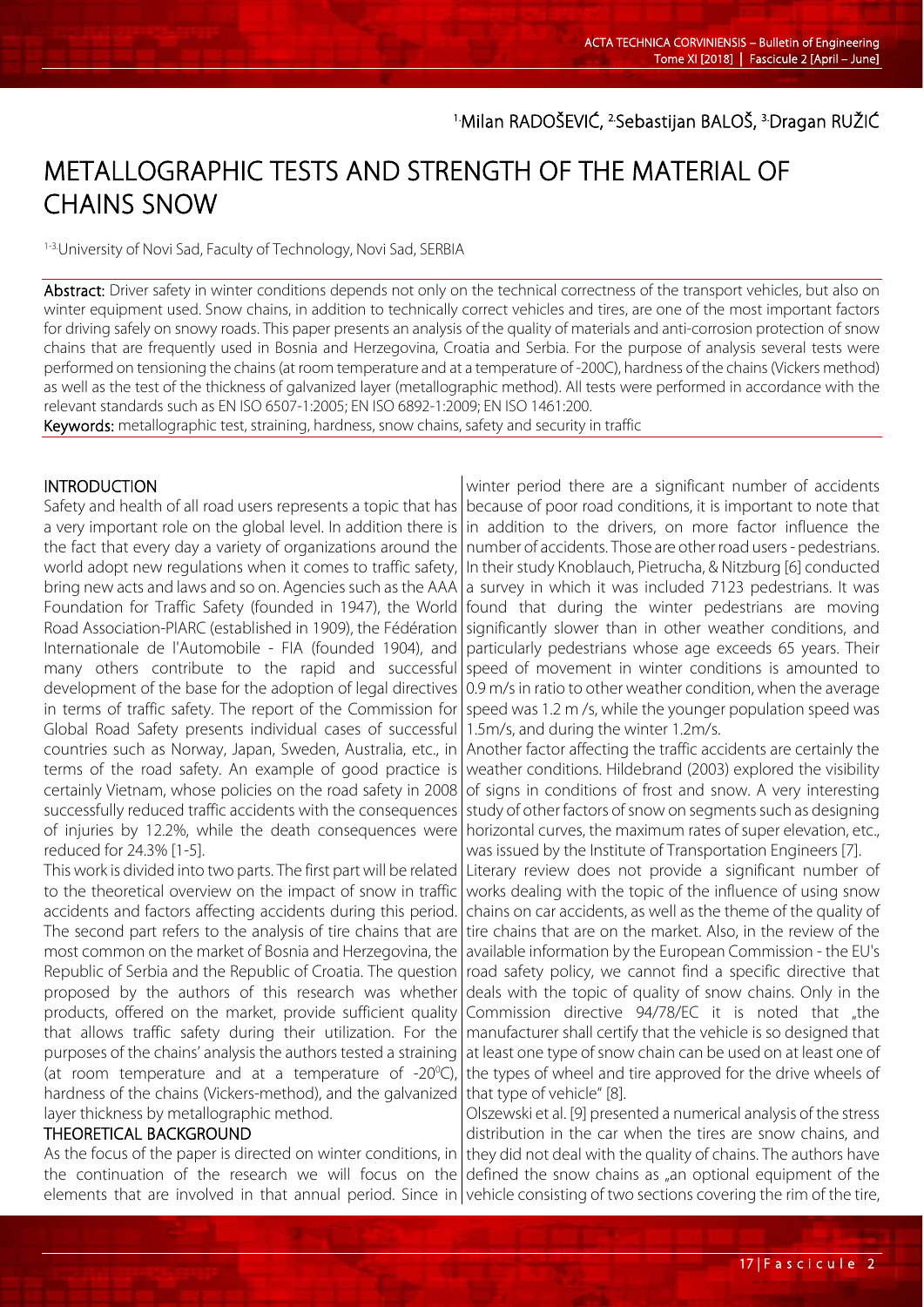connected by a series of chains or plates overlapping crosswise the tread".

Another definition of snow chains is given by the European Commission where the snow chains are as defined 'snow traction device'. "Snow traction device means a snow chain or other equivalent device providing traction in snow, which shall be able to be mounted onto the vehicle's tire/wheel combination and which is not a snow tire, winter tire, allseason tire or any other tire by itself" (Commission regulation (EU) No 1009/2010) [10]. Their primary function is to increase the traction of the vehicle in contact with the snowy or icy road.

Topolnik et al. [11] in his study analyzed the likelihood of passing vehicles by applying the appropriate equations and graphs, but this paper also does not include weather conditions and any additional equipment like snow chains. Tominc & Šebjan [12] showed that environmental and external factors have a significant impact on fatal injuries in

road traffic accidents. According to them "traffic density and bed road conditions (wet and slippery road) lead to more cautious driving – individuals involved in an accident, where heavy traffic or wet and slippery road is the cause of accident, are approximately only half as likely to suffer from severe injuries as compared to those accidents where normal traffic density and dry road have been observed".

As previously mentioned, the authors of this research decided to explore the level of the quality of snow chains that are provided by producers, which are presented on the market.

## METALLOGRAPHIC TESTS AND STRENGTH ANALYSIS

For the purpose of testing the hardness we used the device for testing by Vickers hardness test "VEB HPO-250" in accordance with EN ISO 6507-1:2005. Measuring the thickness of galvanized layer was carried out with the light microscope " Leitz Orthoplan ", while for the purposes of the straining testing at room temperature and on the temperature of -20°C, the authors used a mechanical testing machine "WPM ZDM 9/91" of the maximum force of 50 kN, in working range of 25 kN, in accordance with standard EN ISO 6892-1:2009.

Measuring in the ambient of room temperature was carried out under controlled conditions at a temperature determined by the standard 23°C  $\pm$  5°C, while for the purpose of measuring a temperature from -20°C the liquid nitrogen is used. Measurements were performed for each chain, with the thickness of 9mm, 12mm, and 16mm. In order to obtain a more precise measurement, for each complementary chain there are carried out 10 measurements, and for the final information the mean value of the rupture was taken.

To protect the discretion of the manufacturer, whose chains were used in the analysis, snow chains in the analysis will be labeled with "RS" – a manufacturer of snow chains is the company in the Asian region. Table 1 provides an overview of the surveyed value of breaking force in the [N], and measured hardness of the snow chains.

## Tabel 1. Mean value of the breaking force and hardness of the snow chains, for n=10 measurements for each chain

| (source: the author) |                |                                                            |                |                                     |                |                           |            |
|----------------------|----------------|------------------------------------------------------------|----------------|-------------------------------------|----------------|---------------------------|------------|
| Chain type           | Thickness (mm) | <b>Breaking force</b><br>at $(23^{\circ}C \pm 5^{\circ}C)$ |                | <b>Breaking force</b><br>at (-20°C) |                | Hardness -<br><b>HV30</b> |            |
|                      |                | measure-ments<br>No. of                                    | Mean value (N) | measure-ments<br>No. of             | Mean value (N) | measure-ments<br>No. of   | Mean value |
| A                    | 9              | 10                                                         | 3498           | 10                                  | 4773           | 10                        | 217        |
|                      | 12             |                                                            | 6245           |                                     | 6932           |                           | 466        |
|                      | 16             |                                                            | 15042          |                                     | 11935          |                           | 415        |

Figures 1a and 1b show the surface galvanized layer. The thickness of this layer ranges from 0.002 to 0.02 mm (2 to 20 µm). Figure 1b presents variations of the thickness of galvanized layer.



a)

b)



Figure 1. Galvanized (zinc-coating) layer of the chains (thickness 9 mm)



Figure 2. Galvanized (zinc-coating) layer of the chains (thickness 12 mm)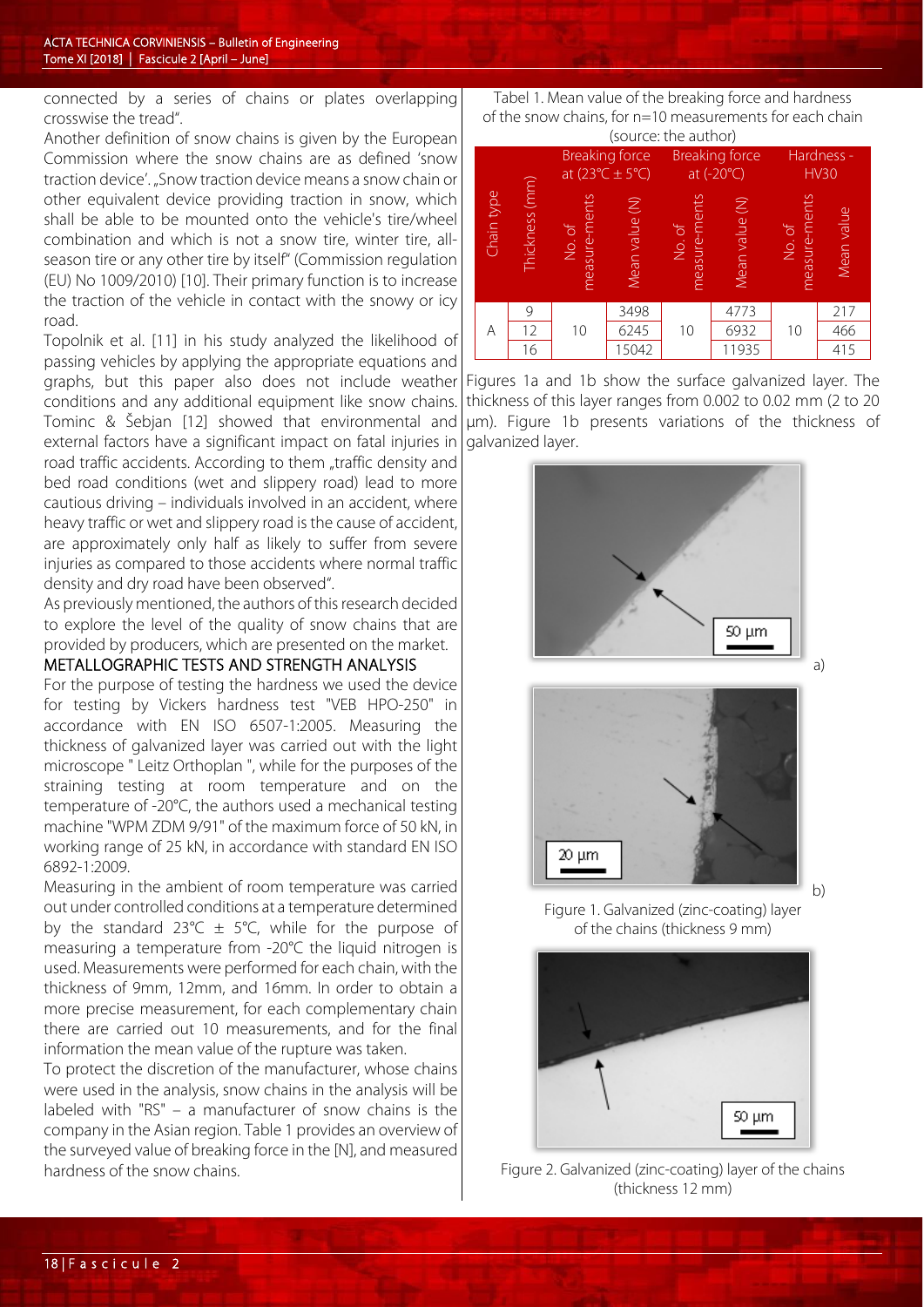



Figure 3a and 3b. Galvanized (zinc-coating) layer of the chains (thickness 16 mm)

Measured values of the galvanized (zinc-coating) layer of the chains of the thickness of 9mm (figure 1) ranges from 0,002 to 0,02 mm (2 do 20 µm), in case of the thickness of 12mm (figure 3) ranges from  $0.006$  to  $0.009$  mm (6 do 9  $\mu$ m), and in case of chains with the thickness of 16mm (figure 4) it ranges from 0,012 to 0,025 mm (12 do 25 µm), which is significantly less than the value proposed by Standard EN ISO 1461:2009. This standard proposes the thickness of the layer (for chains from > 3mm to  $\leq$  6mm) of 55 µm do 70 µm. Also, on several samples there were evident variations in the thickness of the galvanized layer (figure 1b and 3a). These variations (unevenness) in the thickness of the galvanized (zinc-coating) layer are probably related to the poor quality of the process of zinc coating or low quality of the preparation of material before zinc coating process.

### **CONCLUSIONS**

The analysis of the tightening of the chains at the room temperature and at a temperature of -20°C pointed that there is an inconsistency in the thickness of the individual chains. For the chains of 9mm thickness it can be concluded that the chains at room temperature having an average value of tensile strength of 3498 N and at temperatures below 4773 N, which is a good ration and preferred values for the operating conditions. Chains with the thickness of 12 mm at room temperature having an average value of tensile strength of 6245 N and at temperatures below 6932 N which is a good, but not so great ratio of differences of the values for the  $|_{[5]}$ operating conditions.

Also, these chains have twice higher hardness compared to  $|6|$ chains of 9mm thickness. 16mm chains at room temperature having an average value of the tensile strength of 15042 N at the lower temperatures 11935 N which represents a very

unfavorable ratio and values of operating conditions. In other words, chains of 16 mm thickness have a significantly lower exploitation value, and lower hardness in relation to the chains of 12mm thickness. The study found significantly lower values than those recommended by the standard EN ISO 1461:2009, which recommended zinc-coating thickness for elements of a thickness from  $> 3$ mm to 6mm  $\le$  of 55 µm do 70 µm. Also, some samples were found to have unevenness in the thickness of the coated layer.

During the analysis of new snow chain it has been noted that on some chains there is the presence of corrosion, which the maximum measured thickness is 0.2 mm (200 µm). The presence of corrosion is probably the result of poor thickness of galvanized layer which is not in accordance with the standards SRPS EN ISO 1461:2005, identical to EN ISO 1461:2009 and which is prescribed by the Institute for Standardization of Serbia. Also, there have been observed unevenness in the thickness of the zinc coating layer which indicates a low-grade galvanizing or poor preparation of the material before the process of galvanization. The corrosion would certainly have a more aggressive development on the chains and the quality of galvanized layer in real conditions (the influence of water – snow, salt on the roads).

Based on the above mentioned, it is concluded that the quality of snow chains which are the most common on the market is quite questionable. As a continuation of the research authors will provide a comparative analysis with other snow chains that are present on the market of Bosnia and Herzegovina, Serbia and other countries in the region.

### Note

This paper is based on the paper presented at 13th International Conference on Accomplishments in Mechanical and Industrial Engineering – DEMI 2017, organized by University of Banja Luka, Faculty of Mechanical Engineering, in Banja Luka, BOSNIA & HERZEGOVINA, 26 - 27 May 2017.

### References

- [1] Fastenmeier, W., Gstalter, H. (2007) Driving task analysis as a tool in traffic safety research and practice. Safety Science, vol. 45, no. 9, pp. 952-979.
- [2] Ewing, R., & Dumbaugh, E. (2009). The Built Environment and Traffic Safety A Review of Empirical Evidence. Journal of Planning Literature, vol. 23, no. 4, pp. 347-367.
- [3] Bojić, Ž., Radošević, M., Ćosić, I., Morača, S., Avramović, N., Antić, A. (2017). The analysis of the impact on the safety of traffic participants and causing the accidents of working machines – tractors. Tehnički vijesnik – Technical Gazzete, vol. 24, no. 5 (accepted paper)
- [4] Make Roads Safe, A Decade of Action for Road Safety. London, Commission for Global Road Safety, 2011 http://www.makeroadssafehellas.com/images/stories/publ ications/decade\_of\_action\_report\_lr.pdf
- Elvik, R., Vaa, T., Erke, A., Sorensen, M. (2009). The handbook of road safety measures. Emerald Group Publishing, 2009.
- Knoblauch, R., Pietrucha, M., & Nitzburg, M. (1996). Field studies of pedestrian walking speed and start-up time.<br>Transportation Research Record: Journal of the Transportation Research Record: Journal Transportation Research Board, vol. 1538, pp. 27-38.